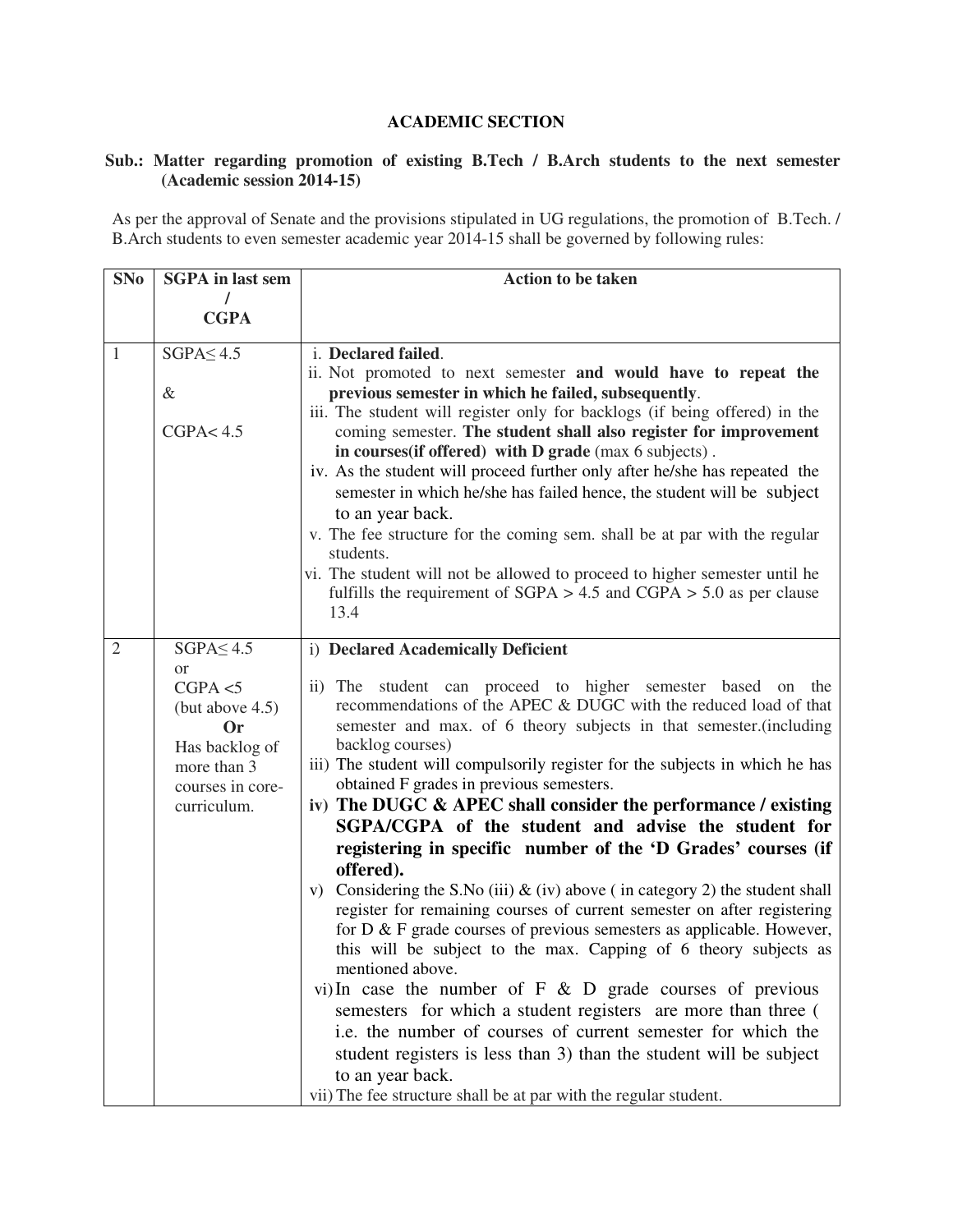|                |                                                                                                                                                                                                                               | If the student remains academically deficient even in the next<br>viii)<br>semester, APEC & DUGC may advise the student to register for<br>previous backlog courses and not register for subsequent semester,<br>until he fulfills the academic requirement of SGPA and CGPA as per<br>clause 13.4.                                                                                                                                                                                                                                                             |
|----------------|-------------------------------------------------------------------------------------------------------------------------------------------------------------------------------------------------------------------------------|-----------------------------------------------------------------------------------------------------------------------------------------------------------------------------------------------------------------------------------------------------------------------------------------------------------------------------------------------------------------------------------------------------------------------------------------------------------------------------------------------------------------------------------------------------------------|
| 3              | SGPA>4.5 &                                                                                                                                                                                                                    | <b>DeclaredAcademically Deficient</b>                                                                                                                                                                                                                                                                                                                                                                                                                                                                                                                           |
|                | CGPA < 5                                                                                                                                                                                                                      | All the provisions in case $2$ shall be applicable to the student.                                                                                                                                                                                                                                                                                                                                                                                                                                                                                              |
| $\overline{4}$ | $SGPA \leq 4.5$ &<br>$CGPA \geq 5$                                                                                                                                                                                            | To be promoted to next semester<br>i)<br>ii) A warning to be issued by the DUGC of concerned department.<br>iii) The student is required to fulfill the minimum requirement of SGPA $\&$<br>CGPA as per Clause 13.4 in next semester.                                                                                                                                                                                                                                                                                                                           |
|                |                                                                                                                                                                                                                               | iv) The fee structure shall be at par with the regular students<br>v) In case the student fails to fulfill the minimum requirement of SGPA<br>& CGPA, he shall not be allowed to proceed further till he fulfills the<br>academic requirement of SGPA and CGPA as per clause 13.4                                                                                                                                                                                                                                                                               |
| 5              | $SGPA > 4.5 \&$<br>$CGPA \geq 5$                                                                                                                                                                                              | To be promoted to next semester                                                                                                                                                                                                                                                                                                                                                                                                                                                                                                                                 |
| 5              | 1) If backlogs<br>pending even after<br>completion of 4/5<br>years in case of<br>B.Tech /B.Arch<br>program<br>respectively<br>2) In case $'1'$ if<br>the backlogs are<br>only in semester<br>consequent to<br>coming semester | He shall have to register for completing the academic requirements for<br>award of degree<br>$\mathbf{i}$<br>Assuming there is no backlog in odd semester $\&$ the same is<br>available only in even semester :-<br>Only institute fee $\&$ admission fee (as applicable) is to be paid. The<br>$\mathbf{ii}$<br>student is not required to pay tuition fee for odd semester.<br>iii) However, for the even semester in which backlogs are there, he/she<br>will register for those subject(s). The fee structure shall be at par with<br>the regular students. |
| 6              | <b>Students</b><br>Registering for<br>$\mathbf{D}$<br>Grade<br><b>Courses</b>                                                                                                                                                 | In case a student registers for a "D Grade course" for improvement,<br>in a Semester / Supplementary examination and scores" F Grade"<br>instead of up-gradation in his/her grade, than only the new (revised<br>grade) attained by the student shall be incorporated in the revised<br>Grade sheet for computation of his/her CGPA, irrespective it is<br>"Grade F or any other grade permitted for such cases.                                                                                                                                                |
| 7.             | <b>Categories</b><br>of<br>year back                                                                                                                                                                                          | In case of the students who have failed in one semester / taken<br>semester withdrawal / rusticated for one semester / a semester<br>examination cancelled on account of Unfair means would be<br>subjected to an Year Back:                                                                                                                                                                                                                                                                                                                                    |